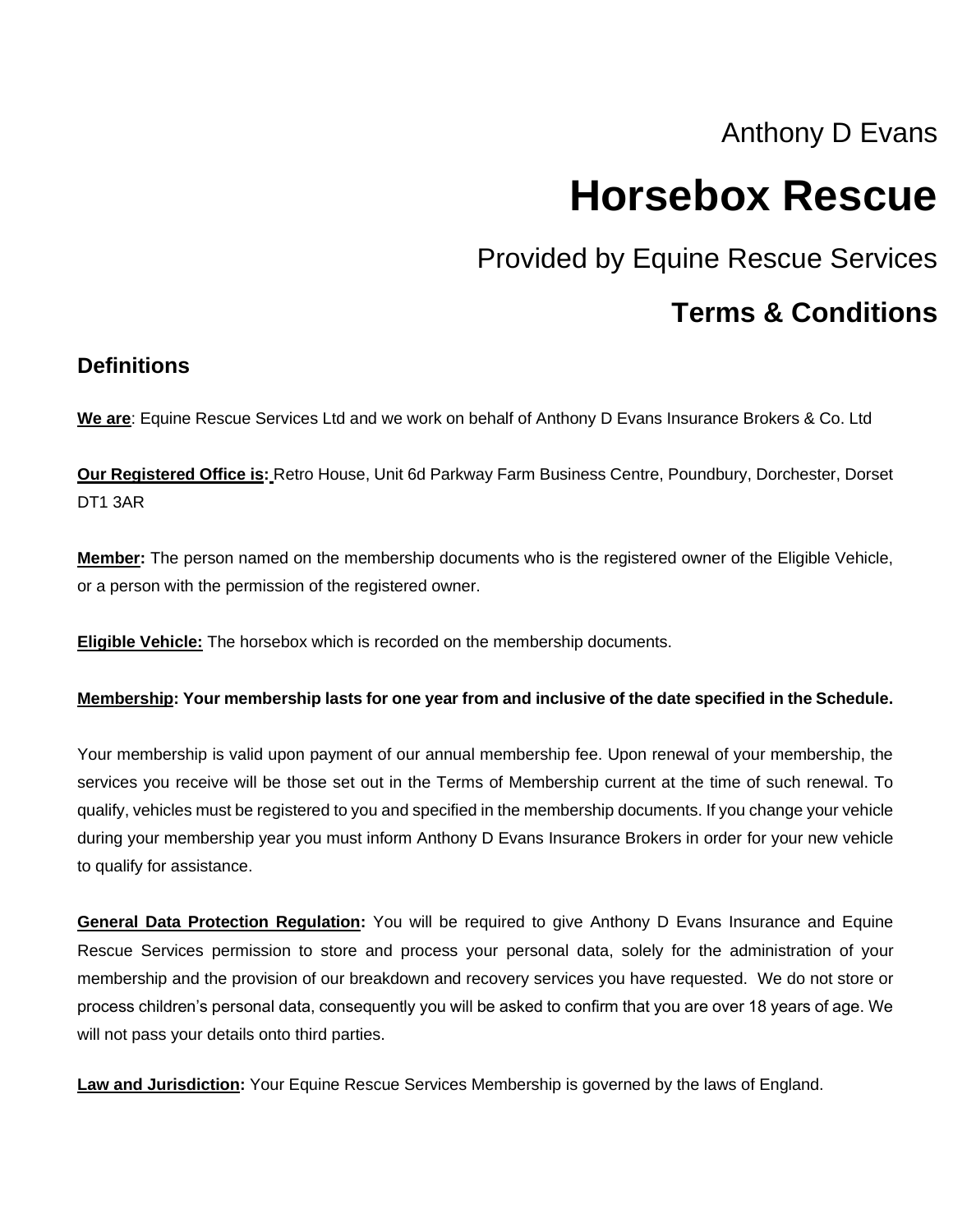**We/Us/Our:** The assistance service which is operated by Equine Rescue Services and by any authorised employees or agents operating on behalf of Equine Rescue Services.

**Territorial Limits:** The United Kingdom.

**Period of Membership:** 12 Months from the commencement date shown on the membership documents.

**Breakdown:** The sudden and unforeseen failure of the Eligible Vehicle, whilst in use, caused by mechanical or electrical defect, therein causing such vehicle to be immobilised.

**Home:** The address last notified to us as the place where the Eligible Vehicle is normally kept within the territorial limits. If the vehicle is kept at a place other than your home address, we will ask you to provide this to us also.

**The Service:** Equine Rescue Services provides the following services:

- Call out and roadside assistance
- Horsebox and trailer recovery
- Emergency horse transport
- Overnight livery and accommodation for you and your passengers
- Assistance not covered by the terms of your membership will be provided but the Member will remain responsible for all charges resulting from the provision of such assistance. We will bill you retrospectively for all costs including replacement parts and other materials.

# **General Conditions**

#### **Membership**

- 1. You are not entitled to service under this membership within the first 24 hours of effecting your membership. If you do breakdown during the first 24 hours assistance can be provided at your own expense and we will invoice you retrospectively.
- 2. We will give service provided you have paid your membership subscription and do not owe us any money.
- 3. You must declare all material facts which are likely to affect the terms of your membership.
- 4. We will not make a refund if you cancel your membership during the membership year, except if you have cancelled within the first fourteen days from inception of your membership, and only providing you have not used our services.
- 5. You must produce a valid membership number or proof of identity to use our services. If these are not available we may refuse service or make a charge.
- 6. You must notify us immediately of any changes in the details you provided at the start of your membership.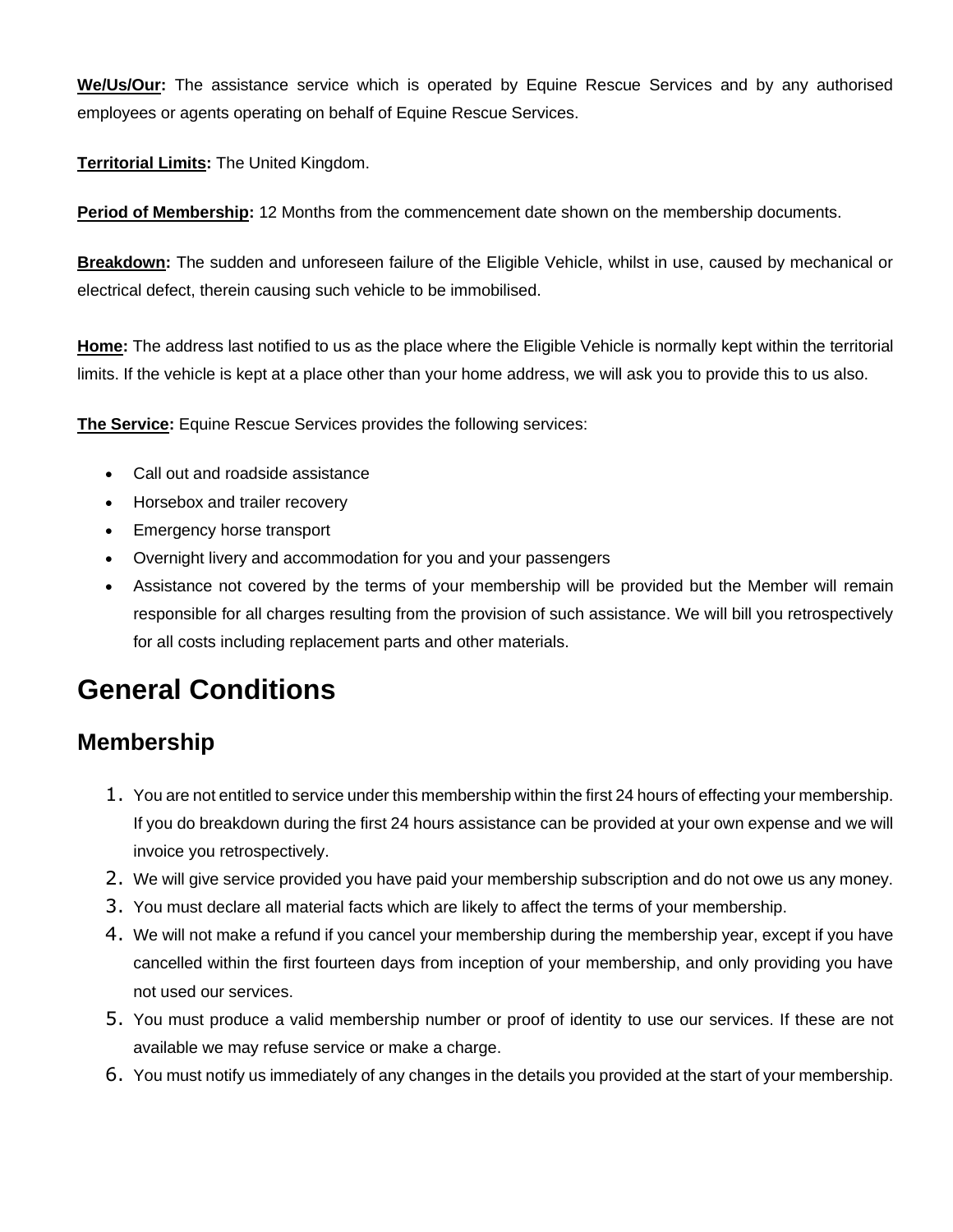- 7. You will be required to reimburse to us within 30 days from date of our invoice for any costs or expenses paid out on your behalf. Failure to do so may affect your ability to access the service.
- 8. If you fail to pay any outstanding fees, under the terms of membership we will take legal action against you to recover the funds. Interest will be added monthly, in line with Her Majesty's Court Service, HMCS.
- 9. Vehicles being used for business purposes i.e. Hire and Reward or exceeding 24 tons gross vehicle weight are not eligible under a standard membership and would need to contact Anthony D Evans Insurance Brokers to obtain a specialised rate.
- 10. If you believe you have grounds to register a complaint regarding a service that we have provided, you must register the complaint with us within fourteen days of the date of the incident. Letters must be addressed to "Customer Services, Equine Rescue Services Ltd, Retro House, Unit 6d Parkway Farm Business Centre, Poundbury, Dorchester, Dorset DT1 3AR."
- 11. We reserve the right to refuse renewal of a membership.
- 12. Your telephone calls to and from both Anthony D Evans Insurance Brokers and Equine Rescue Services may be monitored and recorded as part of our training and quality assurance program. This complies with OFCOM regulations.

#### **Vehicles and Breakdowns**

- 1. Equine Rescue Services will arrange and pay reasonable costs for roadside assistance and/or recovery of the Eligible Vehicle. The cost of parts, tyres, oils and materials remain the responsibility of the member and will be charged retrospectively by Equine Rescue Services. You will not/cannot be charged at roadside.
- 2. The Eligible Vehicle must be kept in a roadworthy condition. They must be maintained in accordance with the manufacturer's recommendations and must be serviced regularly. We retain the right to request proof of servicing.
- 3. An informed decision of either roadside repair or recovery will ultimately be made by the Service Centre.
- 4. We retain the right to request proof that faults which have given rise to previous incidents during the current membership year have been rectified
- 5. We will take legal action against anyone who uses our services dishonestly.
- 6. Our employees and contractors will use reasonable skill and care when providing the service.
- 7. We will not be responsible for any consequential loss in connection with an incident, however it is caused.
- 8. Tyres must be maintained in accordance with the law and the manufacturer's servicing guidelines.
- 9. Following a tyre blow out, normally a new tyre will be fitted unless you specify that you require your own spare tyre to be fitted. However, there may be circumstances in which a new tyre must be fitted, e.g. for safety reasons if the tyre is not readily accessible such as on a motorway or other dangerous locations.
- 10. New tyres are charged out at a premium rate. You may also be charged for parts associated with tyre replacement and disposal of used tyres. We recommend you carry a serviceable spare wheel and tyre.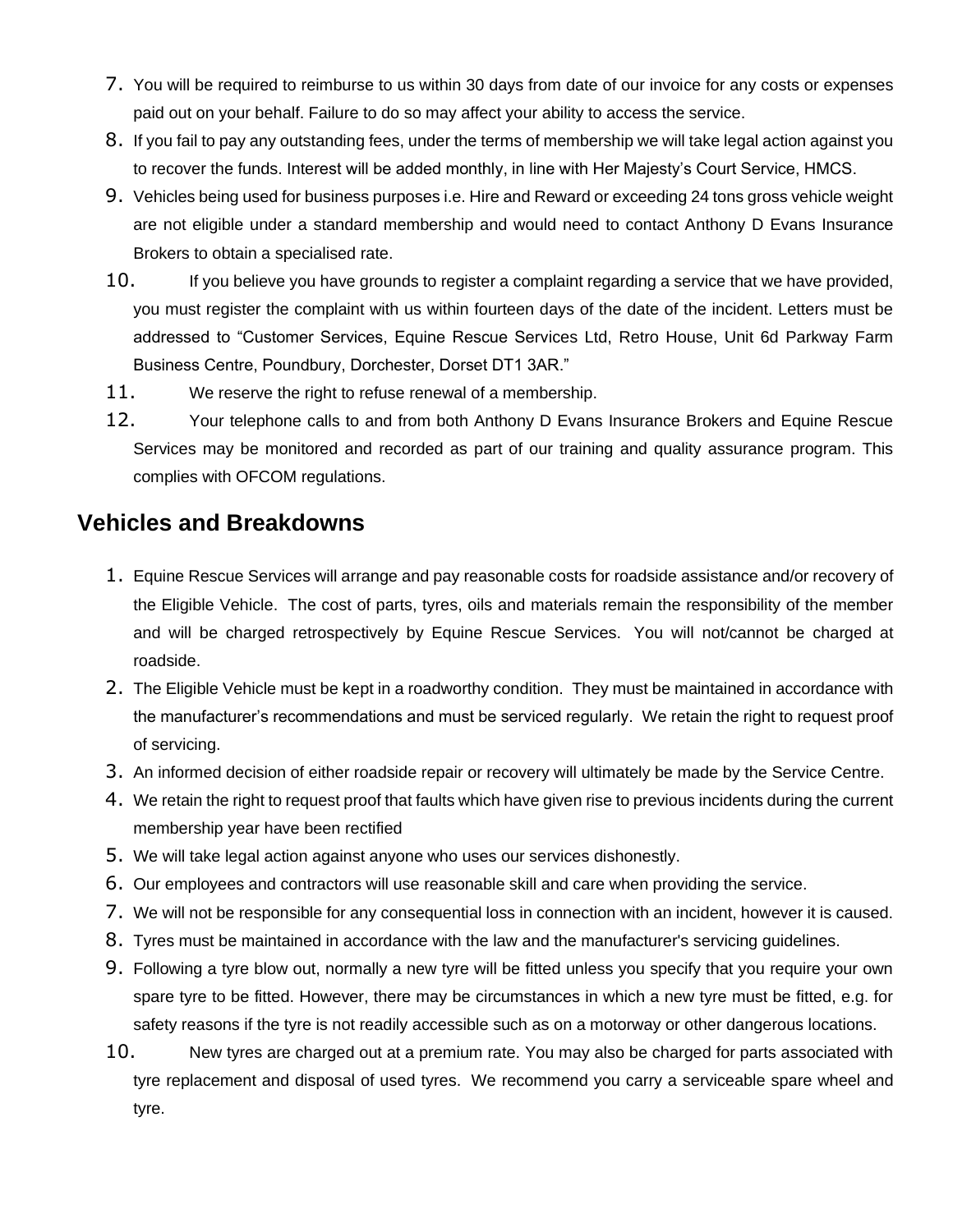- 11. The prices of mechanical parts and materials that are given at roadside or on the phone by our staff or contractors at the time of the breakdown are estimated prices only and cannot be guaranteed. Fixed tyre prices are available on our website at [www.equinerescue.co.uk](http://www.equinerescue.co.uk/) and will vary from time to time.
- 12. A garage/specialist undertaking work on your instruction, and which is not covered under your membership, will be deemed to be acting as the agent for you. Equine Rescue Services will only pay for services provided by ourselves unless prior authority has been obtained.
- 13. All workshop labour is payable by the member.
- 14. Following a Road Traffic Collision, Fire, Theft, or external damage, ie wing mirrors, we will provide you with assistance but we will invoice you retrospectively. We may agree to invoice your insurance company directly.
- 15. Repairs carried out at the roadside are considered to be a temporary repair; a permanent repair must be carried out as soon as possible.
- 16. If a prohibition notice has been issued on the vehicle, any assistance required, whether as a direct result of the prohibition order, or thereafter, will not be provided under this membership. Assistance can be provided at your expense and we will invoice you retrospectively.
- 17. Attendance at, or recovery from, trade premises, MOT or VOSA Test Stations is not covered under this membership.
- 18. Breakdowns which are considered to have been caused by human error (e.g. adding incorrect fuel, running out of fuel, being bogged or ditched, loss of keys, keys locked in the vehicle and isolator not being used) are not covered under this membership. Assistance can be provided at your own expense and we will invoice you retrospectively.
- 19. If we are called out repeatedly for the same fault and you cannot provide proof that sufficient action has been taken to rectify the fault, we retain the right to charge you the full cost of the repeat incident.
- 20. You will have to pay any toll, ferry fees, congestion and emission charges.
- 21. If your vehicle is recovered by us to our agents premises for storage we will pay storage fees for the first 24 hours only. Any charges thereafter will be chargeable.
- 22. Assistance for incidents caused by any wilful or negligent act by the Member is not provided, e.g. radio or lights left on, therefore causing a drain on the battery.
- 23. Assistance to vehicles immobilized, temporarily or otherwise by flood, snow, sand or mud is not covered by this membership.
- 24. You must take all ordinary and reasonable precautions to prevent or minimize any loss, damage or breakdown covered under this membership.
- 25. "At Home" service Equine Rescue Services Ltd will cover the first 2 hours of labour at the registered address and reasonable costs to recover the eligible vehicle, if it cannot be recovered to the nearest agreed repair facility. Labour in excess of 2 hours will be charged to the member retrospectively.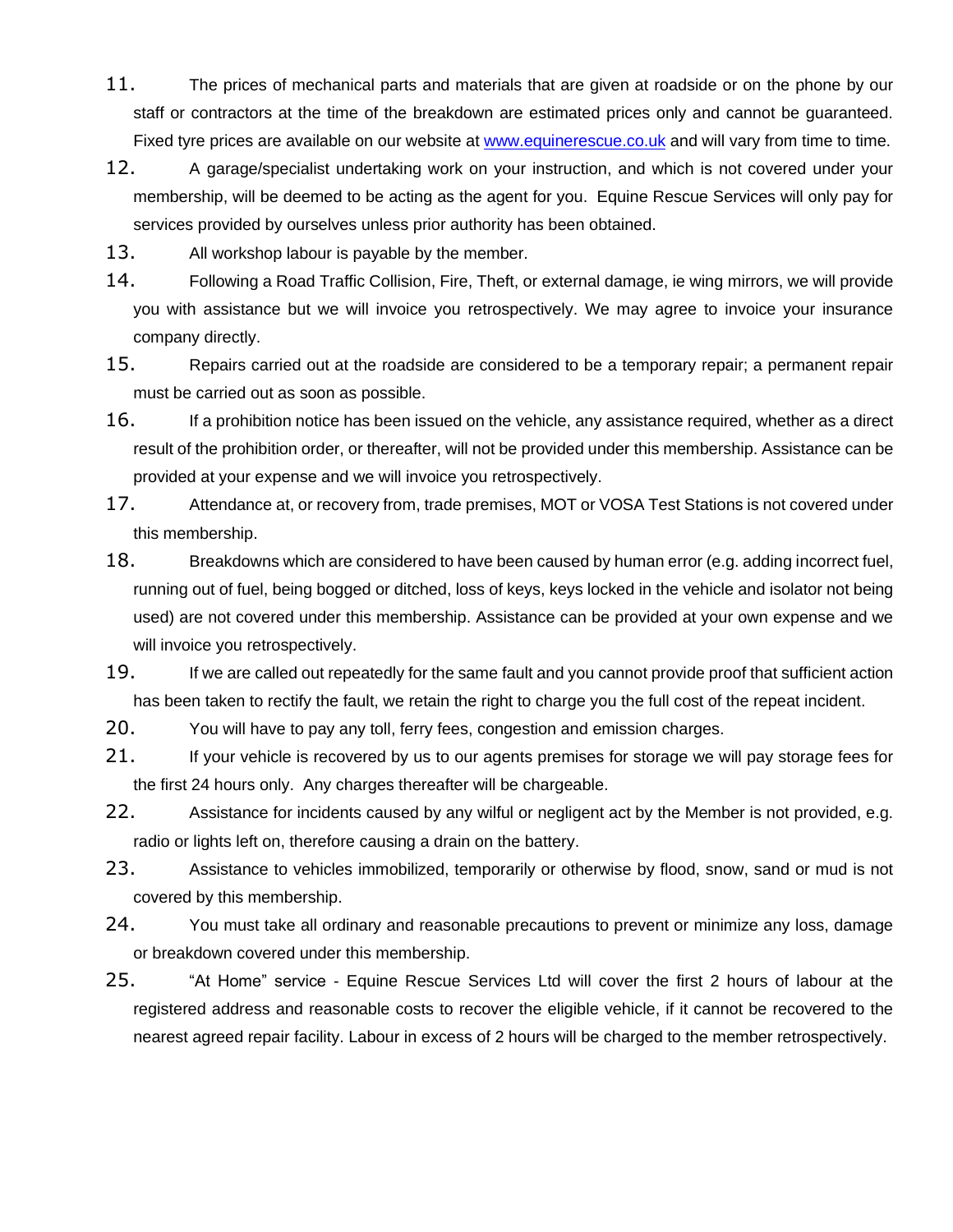26. If the Eligible Vehicle is damaged either internally or externally by a horse(s) we will provide assistance but we will invoice you retrospectively. We may agree to invoice your insurance company directly if relevant.

### **Horses**

- 1. Equine Rescue Services will arrange and pay reasonable costs for the onward transportation of you and your horse(s) or pony(s), to a single destination of your choice.
- 2. We reserve the right to refuse to transport horse(s) or pony(s) if a valid horse passport is not being carried or that if in the opinion of our incident managers or contractors a horse or pony is unfit to be transported safely for whatever reason or if DEFRA have restricted the movement of horses at any given location at the time of the incident.
- 3. Your horse(s) or pony(s) are only eligible for onward travel if the registered vehicle they are being carried in breaks down and cannot be repaired at the roadside within a reasonable time.
- 4. It is your responsibility to ensure that Equine Rescue Services, or its contractors, are aware of any special requirements or instructions relating to the loading and transportation of your horse(s) or pony(s) prior to their movement.
- 5. In the unfortunate event that the member has been injured or hospitalized as a result of a riding accident or road traffic accident and are unable to continue with their journey, Equine Rescue Services will arrange and pay reasonable costs for the transportation of your horses(s) or pony(s) to a single destination of your choice.

## **Service Provided – What is covered under your Membership.**

#### **Horsebox Rescue. (Membership prefix 400P)**

This is a Nationwide Membership including "At Home" assistance, which provides separate transportation for your horse(s) with unlimited distance within the UK.

- Roadside Assistance a from a mechanical agent or tyre specialist.
- "At Home" assistance.
- Vehicle Recovery to any single destination within UK.
- Fresh horse transport to any single destination in the UK, if the vehicle cannot be fixed.
- Overnight Livery and accommodation for you and one other vehicle occupant.

#### **Horsebox Rescue – Without "at home" Service. (Membership prefix 400L)**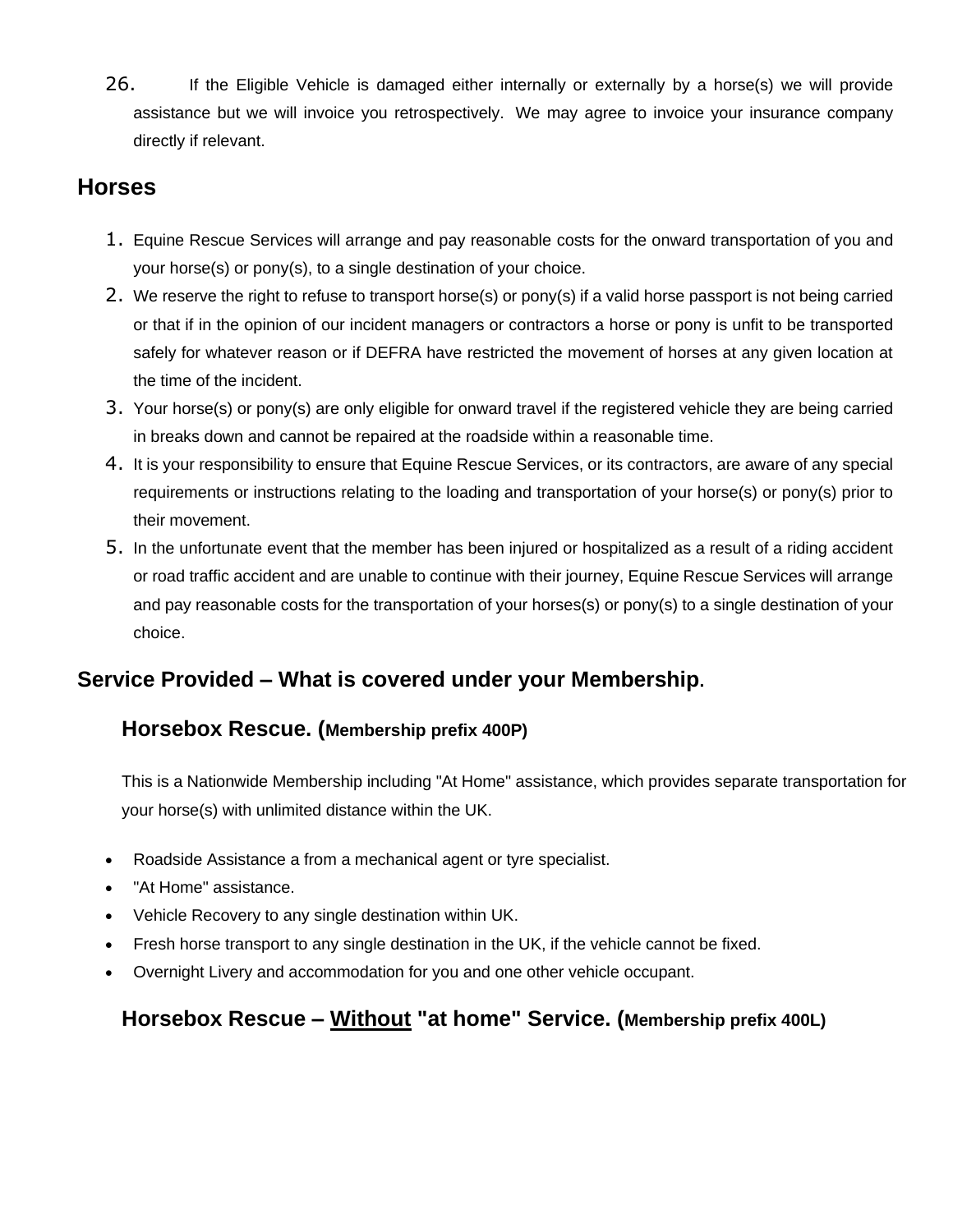This is a Nationwide Membership **NOT** including "At Home" assistance, (vehicle is required to be one mile away from the home or where the vehicle is kept), which provides separate transportation for your horse(s) or pony(s) with unlimited distance within the UK

- Roadside Assistance a from a mechanical agent or tyre specialist.
- Vehicle Recovery to any single destination within UK.
- Fresh horse transport to any single destination in the UK, if the vehicle cannot be fixed.
- Overnight Livery and accommodation for you and one other vehicle occupant.

#### **Commercial Horsebox Rescue. – (Membership prefix 400PH)**

This is a Nationwide Commercial Use Membership including "At Home" assistance, which provides separate transportation for your horse(s) or pony(s) with unlimited distance within the UK.

- Roadside Assistance from a mechanical agent or tyre specialist.
- "At Home" service.
- Vehicle Recovery to any single destination within UK.
- Fresh horse transport to any single destination in the UK, if the vehicle cannot be fixed.
- Overnight Livery and accommodation for you and one other vehicle occupant.

# **IMPORTANT NOTICE RELATING TO TYRES**

About a third of all the breakdowns we attend are tyre related.

We strongly recommend that you carry a legal, serviceable, and easily accessible spare wheel on board, or at least a spare rubber (just the actual tyre). If carrying just the rubber you will need to make us aware that this is the case.

If you are not carrying a spare, as detailed, above we will attend and supply you with a new tyre or tyres roadside. The price of each tyre will depend upon the weight of the vehicle and your brand preference. The prices are as follows:

|                  | <b>Economy Tyre</b> | <b>Mid-Range Tyre</b> | <b>Premium Tyre</b> |
|------------------|---------------------|-----------------------|---------------------|
| 15"/16" Diameter | £126                | £150                  | £168                |
| 17.5" Diameter   | £228                | £270                  | £300                |

\* 19.5" to 22.5" tyres will be priced separately. Prices as at 1 January 2022.